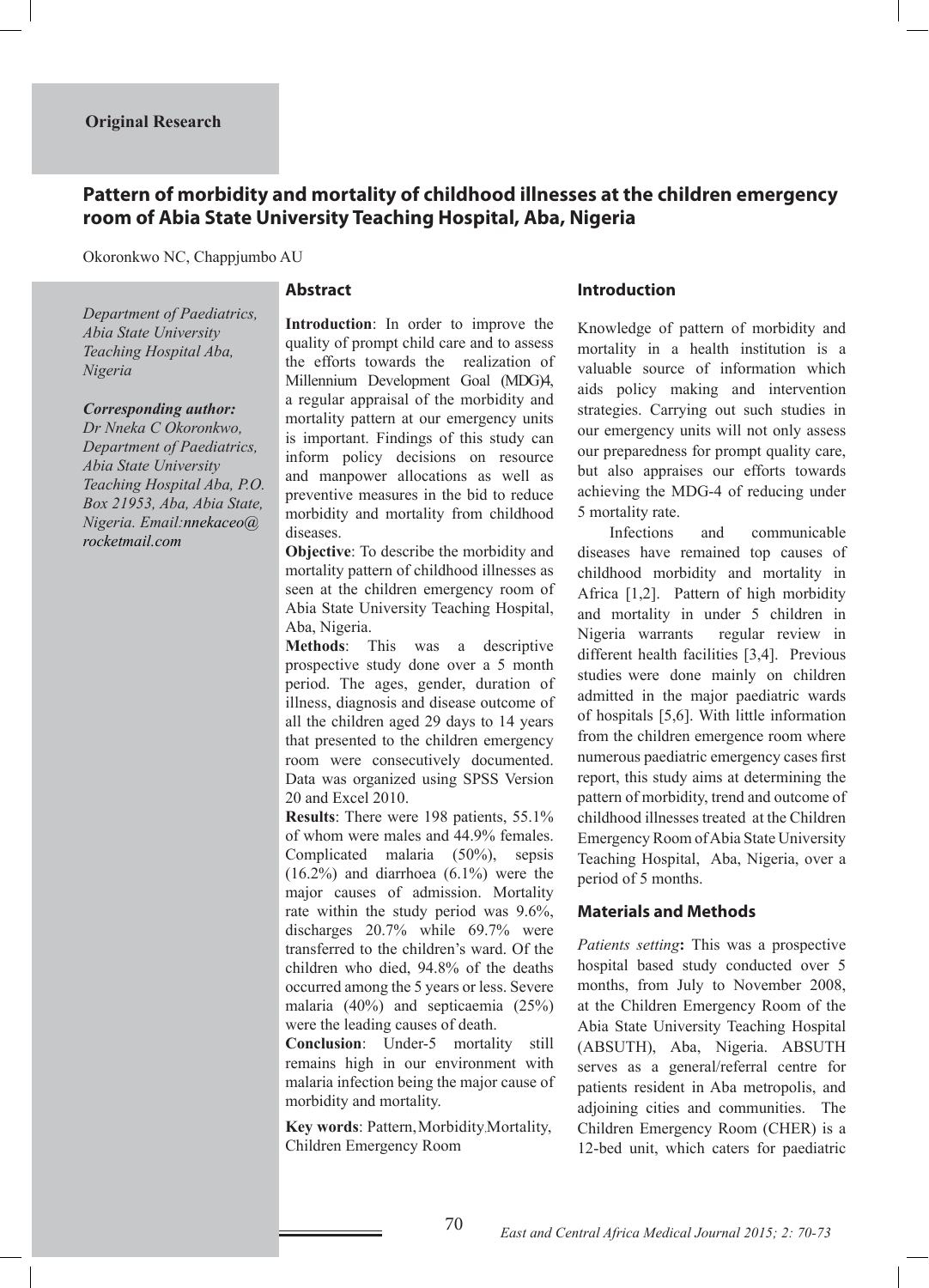emergencies (excluding trauma cases). Approximately 700 children register at the facility for treatment each year [7]. It is covered 24 hours daily by a team consisting of a paediatric registrar and 2 house officers, supervised by a senior registrar in the morning shifts; and overseen by 2 consultants. Patients stay in the CHER between 24- 48 hours or less before being transferred to the major ward, or discharged.

 All children aged 29 days to 14 years whose parents/ guardians gave signed consent were included in the study. Ethical clearance was obtained from the Ethics Committee of ABSUTH, Aba. A study performa was used to record age, sex, and duration of illness before presentation, presenting complaints, diagnosis and outcome. Diagnoses were based on clinical assessment and other necessary investigations. Individual cases were managed according to standard paediatric management protocols. Outcome was classified as 'Died at the facility (CHER), 'transferred to the paediatric ward' or 'discharged'.

 Data was analyzed using SPSS Version 20 and Excel 2010. Frequency tables were generated for all major variables of interest. Percentages, ratios and means were also calculated.

### **Results**

A total of 198 children, presenting at the child emergency room, between July and November 2008 were studied. Distribution of the patients by age and gender indicated that 43.9% aged less than one year, 42.9% between one year and five years, while 13.2% were those more than five years of age, median age one year. Distribution by gender was 55.1% males and 44.9% females (Table 1).

**Table 1**: Distribution of patients by age and gender  $(n=198)$ 

| Age group | Gender     |            | Total |
|-----------|------------|------------|-------|
| (years)   | $Male(\%)$ | Female (%) |       |
| $<$ 1     | 24.2       | 19.7       | 43.9  |
| $1 - 5$   | 23.7       | 19.2       | 42.9  |
| > 5       | 7.1        | 6.1        | 13.2  |
| Total     | 55.1       | 44.9       | 100   |

Children were admitted for various types of illnesses in which severe malaria (49.0%) recorded the highest number of patients followed by sepsis (16.7%), diarrhoea  $(6.1\%)$  and uncomplicated malaria  $(6.1\%)$  respectively (Table 2).

|           | Table 2: Distribution of various illnesses in children |  |  |
|-----------|--------------------------------------------------------|--|--|
|           | admitted in the Children Emergency Room at ABSUTH      |  |  |
| $(n=198)$ |                                                        |  |  |

| Diagnosis             | No. of   | (% ) |
|-----------------------|----------|------|
|                       | patients |      |
| Severe malaria        | 97       | 49.0 |
| Septicaemia           | 33       | 16.7 |
| Diarrhoea             | 12       | 6.1  |
| Uncomplicated malaria | 12       | 6.1  |
| Bronchopneumonia      | 11       | 5.6  |
| Meningitis            | 6        | 3.0  |
| Acute severe asthma   | 6        | 3.0  |
| $P.E.M*$              | 6        | 3.0  |
| $AGN^{**}$            | 3        | 1.5  |
| Miscellaneous         | 12       | 6.1  |
| Total                 | 198      | 100  |

 $PEM^*$  = protein energy malnutrition,  $AGN^{**}$  = Acute glomerulonephritis.

Based on the outcome of illness, 69.7% of the patients were transferred to the children's ward, 20.7% were discharged, while 9.6% died (Table 3). Among those that died, 63.2% were males and 36.8% females, infants were 73.7%, between 1 and 5 years 21.1% and only one death occurred among those above 5 years (Table 4).

**Table 3**: Outcome of the admitted patients

| Outcome                 | No. of patients | $\%$ |
|-------------------------|-----------------|------|
| Transferred to<br>wards | 138             | 69 7 |
| Discharged              | 41              | 20.7 |
| Died                    | 19              | 9.6  |
| Total                   | 198             | 100  |

**Table 4:** Disease outcome in patients by age and gender

| Ages(years)      | Dead         | Alive               | Total         |  |
|------------------|--------------|---------------------|---------------|--|
| $\leq$ 1         | 14(73.7%)    | 73(40.8%)           | 87(43.9%)     |  |
| $1 - 5$          | $4(21.1\%)$  | 81(45.3%)           | 85(42.9%)     |  |
| > 5              | $1(5.3\%)$   | 25(14.0%)           | 26(13.2%)     |  |
| Sex distribution |              |                     |               |  |
| Female           | $7(36.8\%)$  | 82(45.8%) 89(44.9%) |               |  |
| Male             | $12(63.2\%)$ | 97(54.2%)           | $109(55.1\%)$ |  |

Severe malaria, septicaemia, meningitis, diarrhoea and PEM were the main death causing diseases in that sequence (Table 5).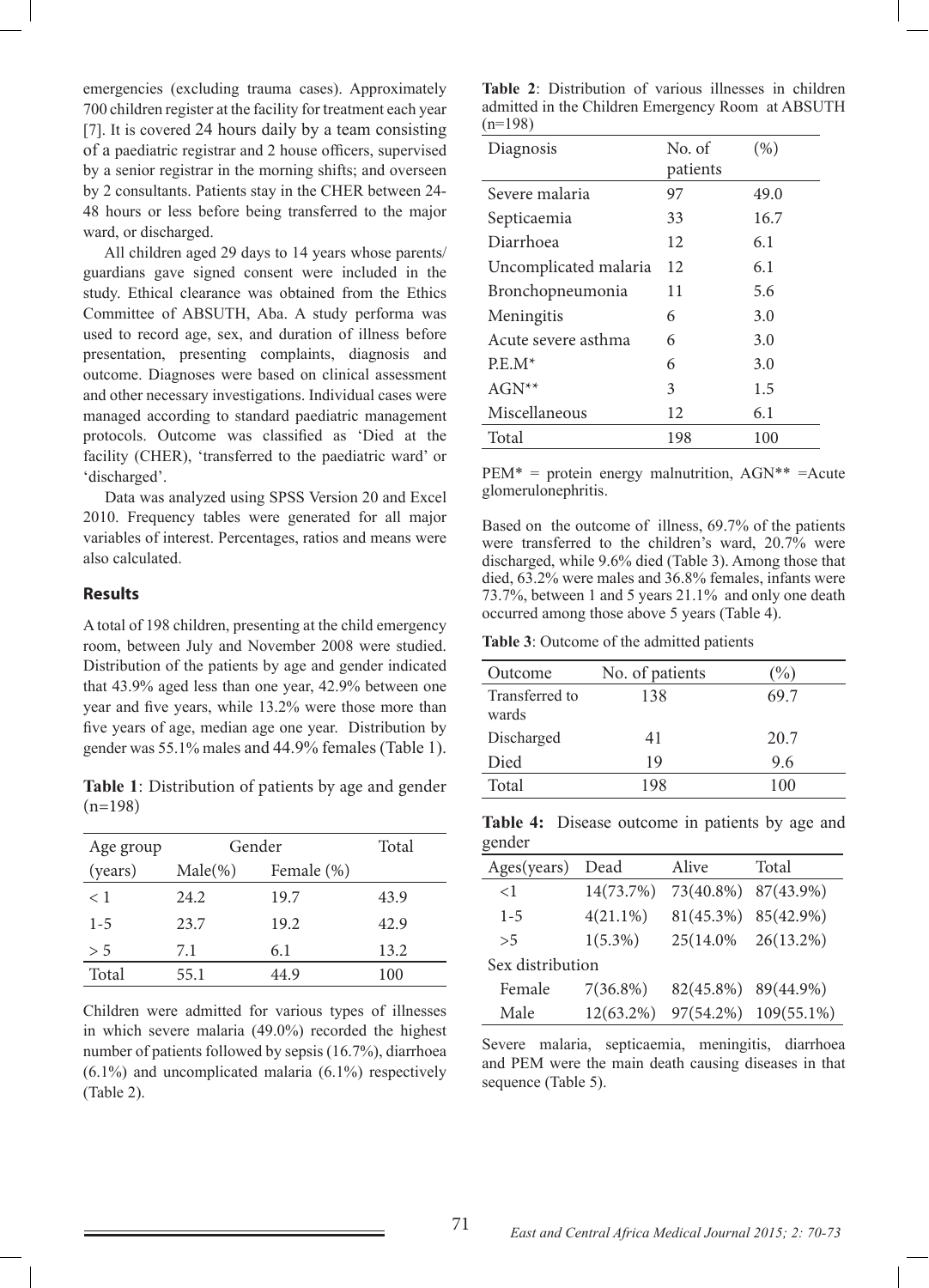| <b>Table 5:</b> The pattern of diseases causing death in the |  |
|--------------------------------------------------------------|--|
| children presenting to the CHER                              |  |

| Diagnosis      | No. of<br>cases | No. of<br>deaths | Mortality<br>(% ) |
|----------------|-----------------|------------------|-------------------|
| Severe malaria | 97              | 8                | 42.1              |
| Septicaemia    | 33              | 5                | 26.4              |
| Diarrhoea      | 12              | 2                | 10.5              |
| Meningitis     | 6               | 2                | 10.5              |
| <b>PEM</b>     | 6               | 2                | 10.5              |
| Total          | 154             | 19               | 100               |

# **Discussion**

Malaria and septicaemia were the major causes of morbidity and mortality and that male infants were more affected, a finding that was comparable to previous related studies [8, 9]. This could be explained by the observations that many families in Nigeria and certain parts of Africa and Asia have a tendency and attitude to seek health care earlier and more frequently for their male children, than for the female children [10, 11], besides the male infants being more susceptible to diseases than females due to difference in immune response. Similarly, morbidity rate (86.8%) and mortality rates (9.6%) were higher in underfives which compares with other similar studies where more than 80% of the morbidities and mortalities were reported among the under-fives [5, 6, 8, 9, 12].

 High malaria morbidity and mortality in our study, like in the previous reports [5,6,8,9,12-17] pointed at a dire need to improve on the disease prevention and intervention strategies and the related health seeking behaviour. Occurrence of severe malaria (49%) compared to the uncomplicated malaria (6.1%) was an indicator that there were delays in medical attention seeking behaviour, which, in turn, could be associated with low level of awareness about disease prevention and interventions. Septicaemia morbidity and mortality were relatively high and this could also be associated with delayed health seeking behaviour.

 Bacteria related infection especially those causing diarrhoea and meningitis are preventable diseases that are associated with poor environmental sanitation. This study did not examine the social background of the patients but poor sanitation and low levels of health awareness are associated with poor socialeconomic status [21]. Poor environmental sanitation and surroundings could influence the onset of pulmonary diseases hence a reasonable number of children suffered from bronchopneumonia in our study.

 More recent studies reported low mortality rate and morbidity which is an indicator that improved health delivery systems and improved health awareness in the communities could go a long way towards achieving the MDG-4. Such can only be achieved with total collaboration from all stakeholders like Integrated Management of Childhood Illnesses (IMCI) and National Program on Immunization (NPI).

 Protein energy malnutrition comprised 3% of the total cases seen in this study. Malnutrition alone or in combination with other diseases contributed to 4% of the total morbidity in a study done at Enugu [9] which is in a nearby state in South-eastern Nigeria whereas morbidity rate of 2.1% was recorded in Benin [19] in mid-western Nigeria. The low prevalence of PEM at our CHER could be explained by the fact that most malnutrition cases were seen at the children outpatient department and later admitted directly into the main paediatric wards.

We recorded an overall mortality rate of 9.6%, which was comparable to the findings at Enugu, Ibadan and Benin, all in southern Nigeria [9, 19, 20]. A recent study repeated at the same centre in Benin showed a much lower mortality rate of 4.4% as against the earlier Benin findings of 10% [8]. This highlights the need of regular follow up studies, even in the same centre in order to assess our score cards in the fight against child mortality. More than 80% of such deaths occurred among the under-fives which re-emphasizes the need to work for the survival of this age group.

# **Conclusion**

Mortality for the children admitted at the Children Emergency Room at the study hospital was high (9.6%) where severe malaria took a high toll (42.1%). The study did not examine the capacity of the health facility to handle such childhood illnesses but the large number of children presenting with severe malaria was an indicator that there was a significant level of delay for the care takers to seek medical attention. Poor health seeking behaviours are generally associated with poor health awareness of the caregivers, which could also apply in this study. There is therefore a need to put in place programmes which will address the challenges of MDGs 4 & 5 of reducing under-five mortality.

## **References**

- 1. Ojukwu JU, Ogbu CN and Nnebe-Agumadu UH. Post-neonatal medical admissions into the paediatric ward of Ebonyi State University Teaching Hospital, Abakiliki: The initial experience and outcome. *Niger J Paed.* 2004: **31**; 79-86.
- 2. Menge I, Essamai F, Van Renken D and Anabwani G. Pediatric morbidity and mortality at Eldoret Hospital, Kenya. *East Afr Med J.* 1995; **72**: 165-169.
- 3. Petit PL and Van Ginneken JK. Analysis of hospital records in four African countries, 1975-1990, with emphasis on infectious diseases. *J Trop Med Hyg.* 1995; **98**: 217-227.
- 4. Adetunji J. Trends in under-5 mortality rates and the HIV/AIDS epidemic. *Bull WHO.* 2000; **78:** 1206.
- 5. Chapp-Jumbo AUN. Pattern of morbidity requiring admission into the children's ward of Abia State University Teaching Hospital, Aba. *JOMIP.* 2003; **4**:23-25.